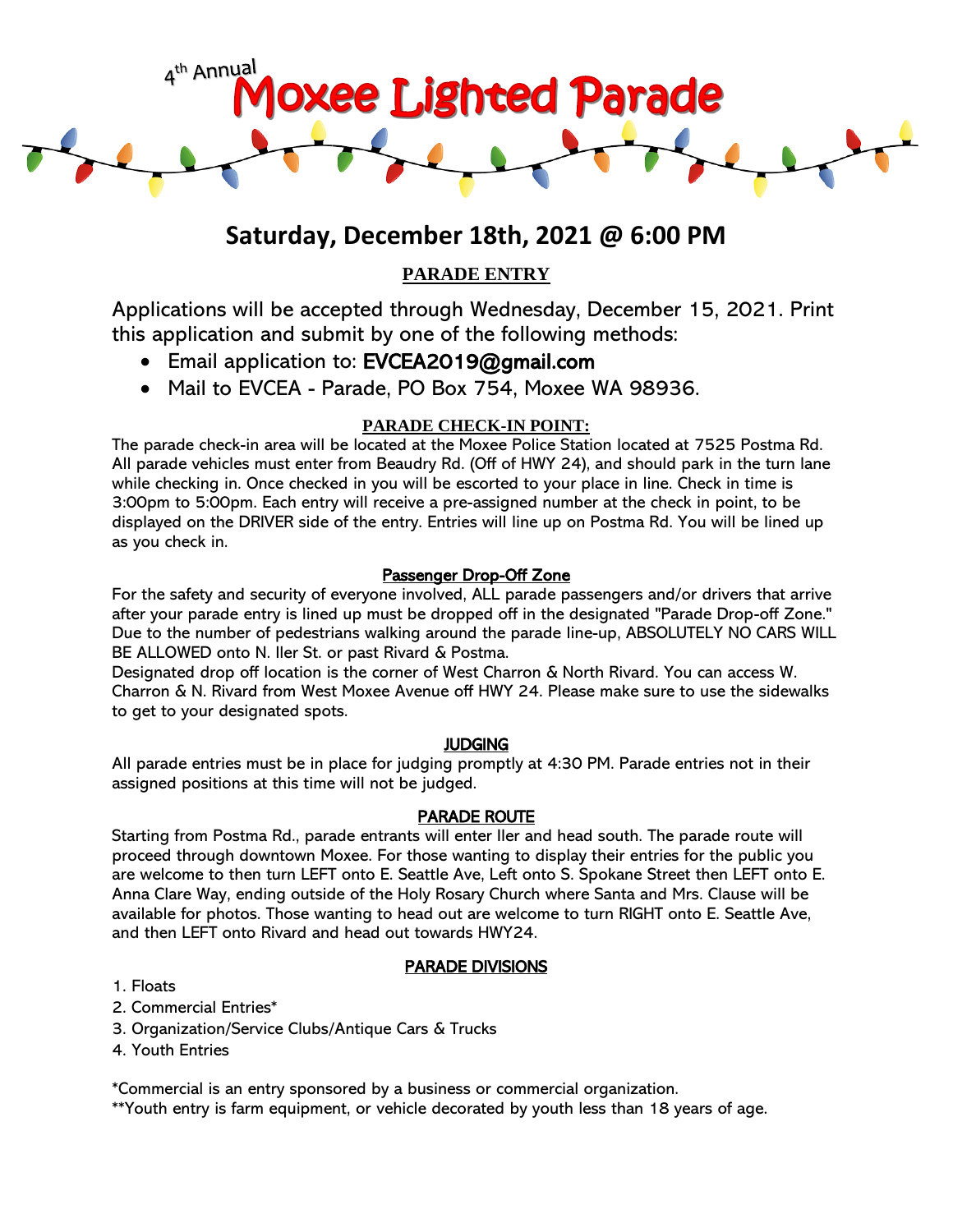#### **Parade Entry Form Application deadline: Wednesday, December 15th, 2021**

|                                                                                           | *Late entries will be accepted but may not be judged.      |                                                                                         |  |  |
|-------------------------------------------------------------------------------------------|------------------------------------------------------------|-----------------------------------------------------------------------------------------|--|--|
|                                                                                           |                                                            |                                                                                         |  |  |
|                                                                                           |                                                            |                                                                                         |  |  |
|                                                                                           |                                                            |                                                                                         |  |  |
|                                                                                           |                                                            |                                                                                         |  |  |
|                                                                                           |                                                            |                                                                                         |  |  |
|                                                                                           |                                                            |                                                                                         |  |  |
|                                                                                           | Parade Division (Please check appropriate entry division): |                                                                                         |  |  |
| $\Box$                                                                                    | Commercial                                                 | Band<br>ш                                                                               |  |  |
| П                                                                                         | Horses/Animal                                              | Club/Association<br>$\Box$                                                              |  |  |
| $\Box$                                                                                    | Novelty                                                    | D Police/Fire                                                                           |  |  |
| П.                                                                                        | Car/Truck                                                  | Political<br>$\Box$                                                                     |  |  |
| $\mathbb{R}^n$                                                                            | Farm Equipment                                             |                                                                                         |  |  |
| П                                                                                         |                                                            | Royalty - # of Royalty _____________ # of Additional Participants ______________        |  |  |
| $\circ$ Communities under 5,000 (Royalty)<br>$\circ$ Communities 5,001 - 25,000 (Royalty) |                                                            |                                                                                         |  |  |
|                                                                                           | Communities over 25,000 (Royalty)<br>$\circ$               |                                                                                         |  |  |
|                                                                                           |                                                            | Advertising entries will be charged a \$25.00 entry fee - this includes businesses with |  |  |

promotional logos and Politian's. Excludes non-profit organizations.

**Do you want to be judged? YES\_\_\_\_\_\_\_\_\_\_\_\_ NO\_\_\_\_\_\_\_\_\_\_\_\_\_\_** 

# **Name of Entry: \_\_\_\_\_\_\_\_\_\_\_\_\_\_\_\_\_\_\_\_\_\_\_\_\_\_\_\_\_\_\_\_\_\_\_\_\_\_\_\_\_\_\_\_**

Please provide the name and brief description of your entry, including size, length, make and type of vehicle(s).

**\_\_\_\_\_\_\_\_\_\_\_\_\_\_\_\_\_\_\_\_\_\_\_\_\_\_\_\_\_\_\_\_\_\_\_\_\_\_\_\_\_\_\_\_\_\_\_\_\_\_\_\_\_\_\_\_\_\_\_\_\_\_\_\_\_\_\_ \_\_\_\_\_\_\_\_\_\_\_\_\_\_\_\_\_\_\_\_\_\_\_\_\_\_\_\_\_\_\_\_\_\_\_\_\_\_\_\_\_\_\_\_\_\_\_\_\_\_\_\_\_\_\_\_\_\_\_\_\_\_\_\_\_\_\_ \_\_\_\_\_\_\_\_\_\_\_\_\_\_\_\_\_\_\_\_\_\_\_\_\_\_\_\_\_\_\_\_\_\_\_\_\_\_\_\_\_\_\_\_\_\_\_\_\_\_\_\_\_\_\_\_\_\_\_\_\_\_\_\_\_\_\_ \_\_\_\_\_\_\_\_\_\_\_\_\_\_\_\_\_\_\_\_\_\_\_\_\_\_\_\_\_\_\_\_\_\_\_\_\_\_\_\_\_\_\_\_\_\_\_\_\_\_\_\_\_\_\_\_\_\_\_\_\_\_\_\_\_\_\_ \_\_\_\_\_\_\_\_\_\_\_\_\_\_\_\_\_\_\_\_\_\_\_\_\_\_\_\_\_\_\_\_\_\_\_\_\_\_\_\_\_\_\_\_\_\_\_\_\_\_\_\_\_\_\_\_\_\_\_\_\_\_\_\_\_\_\_ \_\_\_\_\_\_\_\_\_\_\_\_\_\_\_\_\_\_\_\_\_\_\_\_\_\_\_\_\_\_\_\_\_\_\_\_\_\_\_\_\_\_\_\_\_\_\_\_\_\_\_\_\_\_\_\_\_\_\_\_\_\_\_\_\_\_\_**

**\_\_\_\_\_\_\_\_\_\_\_\_\_\_\_\_\_\_\_\_\_\_\_\_\_\_\_\_\_\_\_\_\_\_\_\_\_\_\_\_\_\_\_\_\_\_\_\_\_\_\_\_\_\_\_\_\_\_\_\_\_\_\_\_\_\_\_ \_\_\_\_\_\_\_\_\_\_\_\_\_\_\_\_\_\_\_\_\_\_\_\_\_\_\_\_\_\_\_\_\_\_\_\_\_\_\_\_\_\_\_\_\_\_\_\_\_\_\_\_\_\_\_\_\_\_\_\_\_\_\_\_\_\_\_ \_\_\_\_\_\_\_\_\_\_\_\_\_\_\_\_\_\_\_\_\_\_\_\_\_\_\_\_\_\_\_\_\_\_\_\_\_\_\_\_\_\_\_\_\_\_\_\_\_\_\_\_\_\_\_\_\_\_\_\_\_\_\_\_\_\_\_ \_\_\_\_\_\_\_\_\_\_\_\_\_\_\_\_\_\_\_\_\_\_\_\_\_\_\_\_\_\_\_\_\_\_\_\_\_\_\_\_\_\_\_\_\_\_\_\_\_\_\_\_\_\_\_\_\_\_\_\_\_\_\_\_\_\_\_**